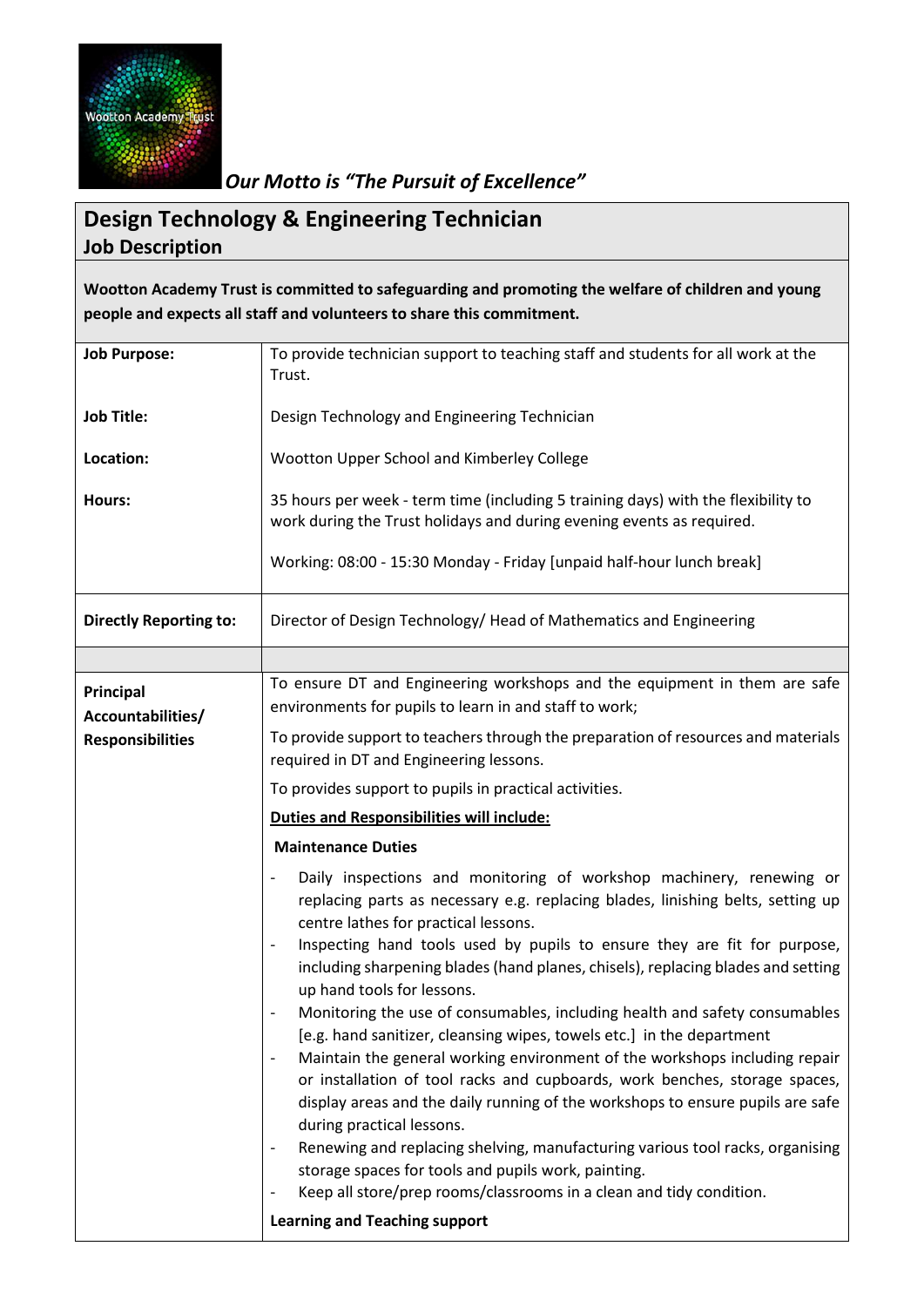| Prepare a range of materials for pupils to use during practical lessons. This<br>includes the cutting of sheet materials such as plywood and MDF, soft woods,<br>sheet metals such as aluminium and copper.                                                                                                                                                                                                                                                                                                    |
|----------------------------------------------------------------------------------------------------------------------------------------------------------------------------------------------------------------------------------------------------------------------------------------------------------------------------------------------------------------------------------------------------------------------------------------------------------------------------------------------------------------|
| Allocate and collect hardware and sundries for pupils to use during practical<br>lessons.<br>Assist in practical lessons when required working alongside teachers<br>supporting individual s and small groups of pupils in the designing and making<br>of products.<br>To utilise CAM machinery to support teachers in producing pupil work.<br>$\overline{\phantom{a}}$<br>Manage the secure storage of pupils' work ensuring storage spaces are kept<br>locked.<br>Ordering                                  |
| Monitor the use of materials and consumables in the department including all<br>sheet materials, soft woods, metals, plastics, hardware, sundries and other<br>items.<br>Manage the ordering of materials and consumables (above) and ensure this is<br>arranged in a timely fashion to enhance the smooth running of the department.<br>Take delivery of stores and materials, making arrangements for their secure<br>$\overline{\phantom{a}}$<br>and safe storage and undertaking general porterage duties. |
| <b>Other Duties</b>                                                                                                                                                                                                                                                                                                                                                                                                                                                                                            |
| Attend meetings and CPD training as required, including Safeguarding and<br>Child Protection, Health and Safety, GDPR and training relevant to the role.<br>Provide first aid as required on a rota basis with other support staff [training<br>will be given]<br>Adhere to all Wootton Academy Trust policies and procedures<br>To maintain confidentiality at all times in respect of school related matters.<br>$\overline{\phantom{a}}$                                                                    |
| General                                                                                                                                                                                                                                                                                                                                                                                                                                                                                                        |
| To be responsible for promoting and safeguarding the welfare of children and for<br>raising any concerns in line with Trust procedures. To complete all statutory<br>training.                                                                                                                                                                                                                                                                                                                                 |
| To consistently model the types of behaviour we are looking to encourage our<br>pupils to develop.                                                                                                                                                                                                                                                                                                                                                                                                             |
| To be responsible for promoting British values, including tolerance and for<br>challenging any extremist views expressed by visitors, pupils or anybody else on<br>the Wootton Academy Trust's sites and away from the sites on school trips and<br>visits.                                                                                                                                                                                                                                                    |
| Maintain confidentiality at all times in respect of school related matters and to<br>prevent disclosure of confidential and sensitive information.                                                                                                                                                                                                                                                                                                                                                             |
| To be responsible for following health and safety requirements in line with Trust<br>policy and procedures.                                                                                                                                                                                                                                                                                                                                                                                                    |
| Undertake further training as required for your areas of responsibility.                                                                                                                                                                                                                                                                                                                                                                                                                                       |
| Undertake any other duties of a similar level and responsibility as may be required                                                                                                                                                                                                                                                                                                                                                                                                                            |